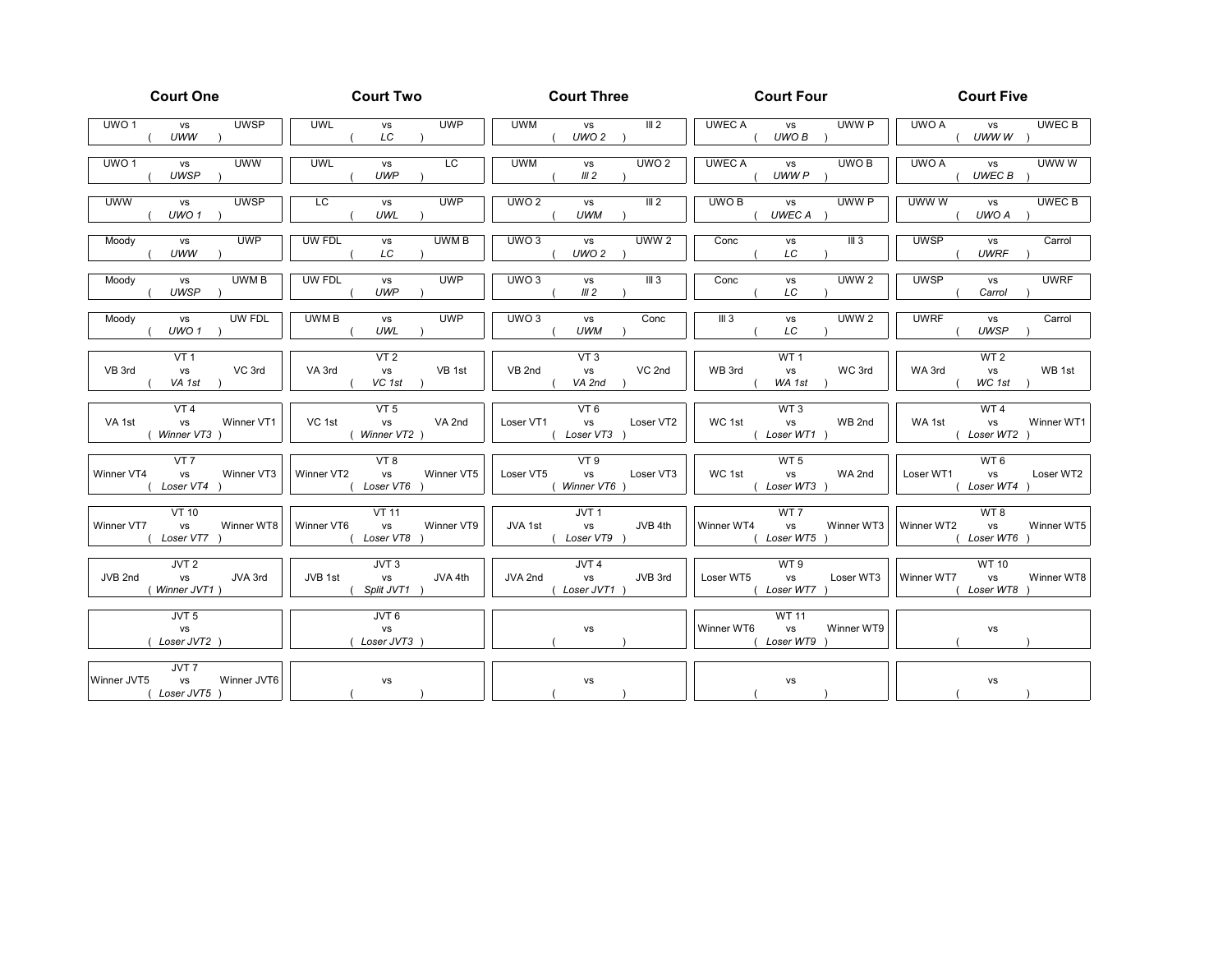| <b>Varsity Pools</b> |           |                  |                          |                          |       | <b>Women's Pools</b> |                          |                          |                          | <b>Junior Varsity Pools</b> |                        |                  |        |                          |       |
|----------------------|-----------|------------------|--------------------------|--------------------------|-------|----------------------|--------------------------|--------------------------|--------------------------|-----------------------------|------------------------|------------------|--------|--------------------------|-------|
| Pool VA              |           | Wins             | Losses                   | Point Diff               | Place | Pool WA              | Wins                     | Losses                   | Point Diff               | Place                       | <b>Pool JVA</b>        | Wins             | Losses | Point Diff               | Place |
| UWO <sub>1</sub>     |           |                  |                          |                          |       | <b>UWEC A</b>        |                          |                          |                          |                             | Moody                  |                  |        |                          |       |
| <b>UWSP</b>          |           |                  |                          |                          |       | UWW P                |                          |                          |                          |                             | UW FDL                 |                  |        |                          |       |
| <b>UWW</b>           |           |                  |                          |                          |       | UWO B                |                          |                          |                          |                             | UWM B                  |                  |        |                          |       |
|                      |           |                  | Set 1                    | Set 2                    |       |                      |                          | Set 1                    | Set 2                    |                             | <b>UWP</b>             |                  |        |                          |       |
| UWO <sub>1</sub>     | <b>VS</b> | <b>UWSP</b>      | $\sim$                   | $\overline{\phantom{a}}$ |       | UWEC A               | UWW P<br><b>VS</b>       | $\sim$                   | $\overline{\phantom{a}}$ |                             |                        |                  | Set 1  | Set 2                    |       |
| UWO <sub>1</sub>     | vs        | <b>UWW</b>       | $\overline{\phantom{a}}$ | $\overline{\phantom{a}}$ |       | UWEC A               | UWO B<br>vs              | $\overline{\phantom{a}}$ | $\overline{\phantom{a}}$ |                             | Moody<br>vs            | <b>UWP</b>       | $\sim$ | $\overline{\phantom{a}}$ |       |
| <b>UWW</b>           | vs        | <b>UWSP</b>      | $\sim$                   | $\overline{\phantom{a}}$ |       | UWO B                | UWW P<br>vs              | $\sim$                   | $\overline{\phantom{a}}$ |                             | UW FDL<br>vs           | UWM B            | $\sim$ | $\sim$                   |       |
|                      |           |                  |                          |                          |       |                      |                          |                          |                          |                             | Moody<br>vs            | UWM B            | $\sim$ | $\overline{\phantom{a}}$ |       |
| Pool VB              |           | Wins             | Losses                   | Point Diff               | Place | Pool WB              | Wins                     | Losses                   | Point Diff               | Place                       | UW FDL<br>vs           | <b>UWP</b>       | $\sim$ | $\overline{\phantom{a}}$ |       |
| LC                   |           |                  |                          |                          |       | UWW W                |                          |                          |                          |                             | Moody<br>vs            | UW FDL           | $\sim$ | $\overline{\phantom{a}}$ |       |
| UWL                  |           |                  |                          |                          |       | UWO A                |                          |                          |                          |                             | UWM B<br>vs            | <b>UWP</b>       | $\sim$ | $\overline{\phantom{a}}$ |       |
| <b>UWP</b>           |           |                  |                          |                          |       | UWEC B               |                          |                          |                          |                             |                        |                  |        |                          |       |
|                      |           |                  | Set 1                    | Set 2                    |       |                      |                          | Set 1                    | Set 2                    |                             | <b>Pool JVB</b>        | Wins             | Losses | Point Diff               | Place |
| <b>UWL</b>           | <b>VS</b> | <b>UWP</b>       | $\overline{\phantom{a}}$ | $\overline{\phantom{a}}$ |       | UWO A                | UWEC B<br>vs             | $\overline{\phantom{a}}$ | $\overline{\phantom{a}}$ |                             | UWO <sub>3</sub>       |                  |        |                          |       |
| <b>UWL</b>           | vs        | LC               | $\overline{\phantom{a}}$ | $\overline{\phantom{a}}$ |       | UWO A                | UWW W<br><b>VS</b>       | $\sim$                   | $\overline{\phantom{a}}$ |                             | Conc                   |                  |        |                          |       |
| LC.                  | <b>VS</b> | <b>UWP</b>       |                          |                          |       | UWW W                | UWEC B<br>vs             | $\overline{\phantom{a}}$ |                          |                             | III <sub>3</sub>       |                  |        |                          |       |
|                      |           |                  |                          |                          |       |                      |                          |                          |                          |                             | UWW <sub>2</sub>       |                  |        |                          |       |
| Pool VC              |           | Wins             | Losses                   | Point Diff               | Place | Pool WC              | Wins                     | Losses                   | Point Diff               | Place                       |                        |                  | Set 1  | Set 2                    |       |
| III <sub>2</sub>     |           |                  |                          |                          |       | Carrol               |                          |                          |                          |                             | UWO <sub>3</sub><br>vs | UWW <sub>2</sub> | $\sim$ | $\sim$                   |       |
| <b>UWM</b>           |           |                  |                          |                          |       | <b>UWSP</b>          |                          |                          |                          |                             | Conc<br>vs             | III <sub>3</sub> | $\sim$ | $\sim$                   |       |
| UWO <sub>2</sub>     |           |                  |                          |                          |       | <b>UWRF</b>          |                          |                          |                          |                             | UWO <sub>3</sub><br>vs | III <sub>3</sub> | $\sim$ | $\overline{\phantom{a}}$ |       |
|                      |           |                  | Set 1                    | Set 2                    |       |                      |                          | Set 1                    | Set 2                    |                             | Conc<br>vs             | UWW <sub>2</sub> | $\sim$ | $\overline{\phantom{a}}$ |       |
| UWM                  | vs        | III <sub>2</sub> | $\overline{\phantom{a}}$ | $\sim$                   |       | <b>UWSP</b>          | Carrol<br>vs             | $\sim$                   | $\sim$                   |                             | UWO <sub>3</sub><br>vs | Conc             | $\sim$ | $\overline{\phantom{a}}$ |       |
| UWM                  | vs        | UWO <sub>2</sub> | $\overline{\phantom{a}}$ | $\overline{\phantom{a}}$ |       | <b>UWSP</b>          | <b>UWRF</b><br><b>VS</b> | $\overline{\phantom{a}}$ | $\overline{\phantom{0}}$ |                             | III <sub>3</sub><br>vs | UWW <sub>2</sub> |        | $\overline{\phantom{a}}$ |       |
| UWO <sub>2</sub>     | vs        | III <sub>2</sub> | $\sim$                   | $\overline{\phantom{a}}$ |       | <b>UWRF</b>          | Carrol<br>vs             | $\sim$                   | $\overline{\phantom{a}}$ |                             |                        |                  |        |                          |       |